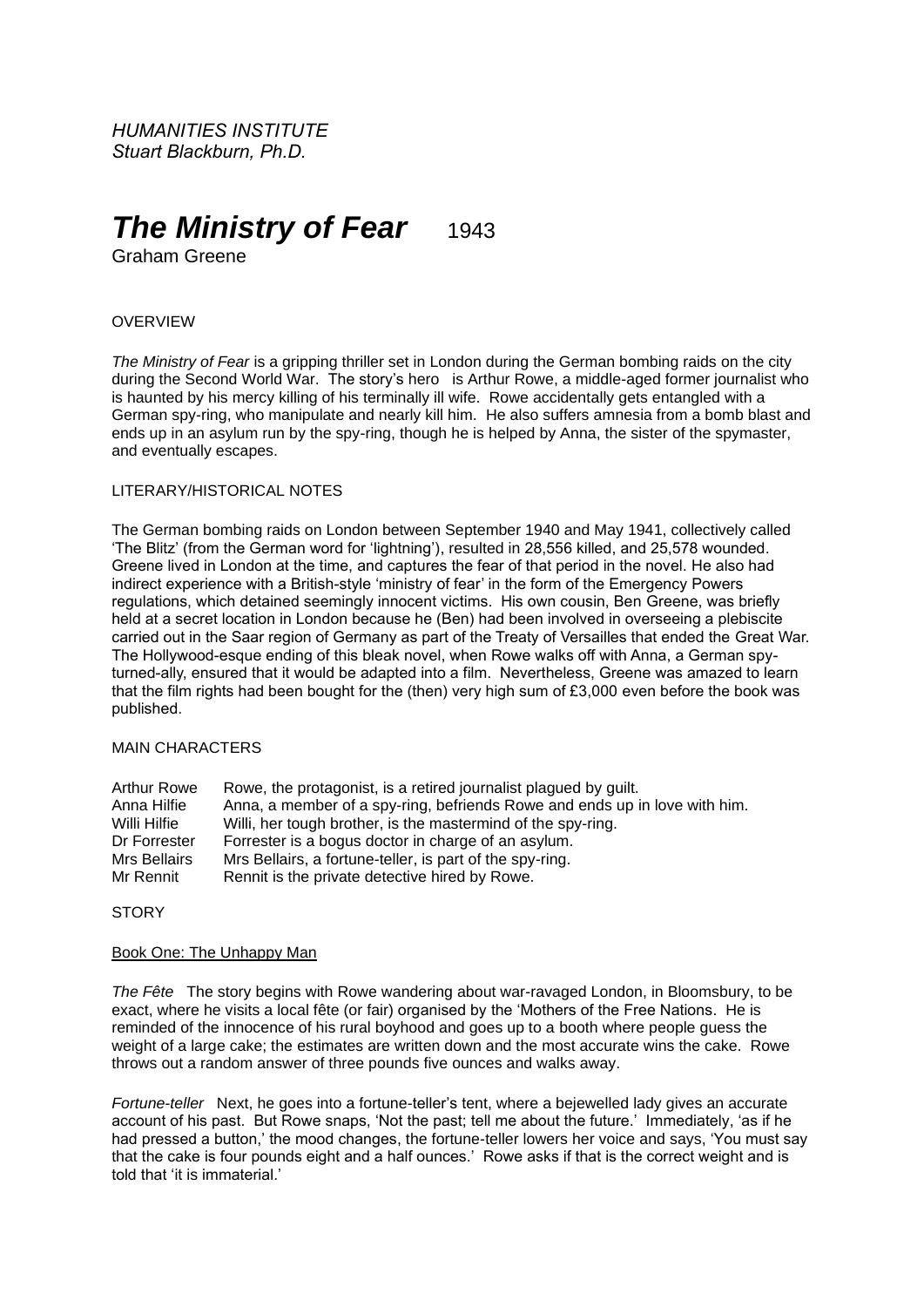*Cake* As instructed, he returns to the cake weighing lottery and pays for another estimate, this time guessing the weight mentioned by the fortune-teller. Although this is obviously much too high, he is given the cake. Rowe is further bemused when a lady explains that 'there has been a mistake' and that another person guessed the correct weight. But Rowe does not surrender his prize.

*Bomb blast* Rowe returns to his rooming house, which has been half-destroyed by German bombs. The next day, a new lodger appears, a man with twisted shoulders, and takes tea with Rowe. When the stranger attempts to poison him, Rowe recognises the taste as being the same substance that he used (many years earlier) to put his terminally ill wife out of her misery. The man attacks Rowe, but their struggle is cut short by another bombing raid. The blast renders Rowe semi-unconscious and the atmosphere turns nightmarish. When he awakes, the mysterious cake has vanished.

*Investigations* Rowe seeks helps from a private detective agency, where, in the midst of a rambling, bizarre conversation, Rowe explains that he is considered a 'murderer' for his mercy killing. Rowe also undertakes his own investigation and goes to office of the Mothers of Free Nations, the charity that ran the fête. There, he meets Willi and Anna, brother and sister, who are Austrian refugees.

*Séance* When Willi and Rowe track down the house of the fortune-teller from the fête, they are invited to take part in a séance. In the dark, one of the participants is murdered with Rowe's pocketknife. Convinced now that people are trying to get rid of him, Rowe escapes before the police arrive.

*Fugitive* Rowe is now a fugitive from justice. He hides in an air raid shelter, where the atmosphere of fear and disorientation mirrors the increasingly psychotic condition of Rowe's mind. His paranoia is increased when he discovers that the detective he has hired has disappeared without explanation. Finally, unable to borrow money from a friend, he contemplates suicide.

*Books* The next surreal episode involves a heavy load of books. Wandering around London, with suicidal thoughts, Rowe meets an old bookseller who is struggling to carry a suitcase of books. Wanting to do a good deed, for once, Rowe agrees to take the books to a Mr Travers in room 6 of a hotel. When he enters, though, he finds Anna and the suitcase explodes.

## Book Two: The Happy Man

Rowe wakes up in a sanatorium in the countryside, where he is being treated for severe amnesia and where the nurses call him 'Mr Richard Digby.' Rowe feels happy because he is finally free of his memory of having killed his wife. Anna visits and, confusingly, refers to him as 'Arthur.' During her visits, Rowe begins to imagine that he was once in love with Anna and is in love with her now. He starts to recover and announces that he is leaving, but the doctors threaten him with permanent confinement in the 'sick bay.' Curious, Rowe visits this part of the hospital, which he finds is a lunatic asylum, with patients tightly laced into straightjackets. The doctors become angry with Rowe's increasing independence and remind him that the police are looking for him in connection with the murder at the séance. That reminder triggers his memories of killing his wife.

#### Book Three: Bits and Pieces

*Escape* With the help of a sympathetic nurse, Rowe does escape and takes a train to London, where he goes to the police to confess to the murder (which he didn't commit, but he is too confused to remember what actually happened at the séance). The police inform him that the stabbed man didn't die and that it was staged in order to prevent him (Rowe) from going to the police in the first place.

*Microfilm* The police also tell Rowe that the mysterious cake held a microfilm with instructions for a Nazi spy-ring. Then, they take Rowe to a tailor's shop in order for him to identity the man who faked his death at the séance and is one of the spies. Before they can arrest him, however, the man makes a phone call and kills himself.

## Part Four: The Whole Man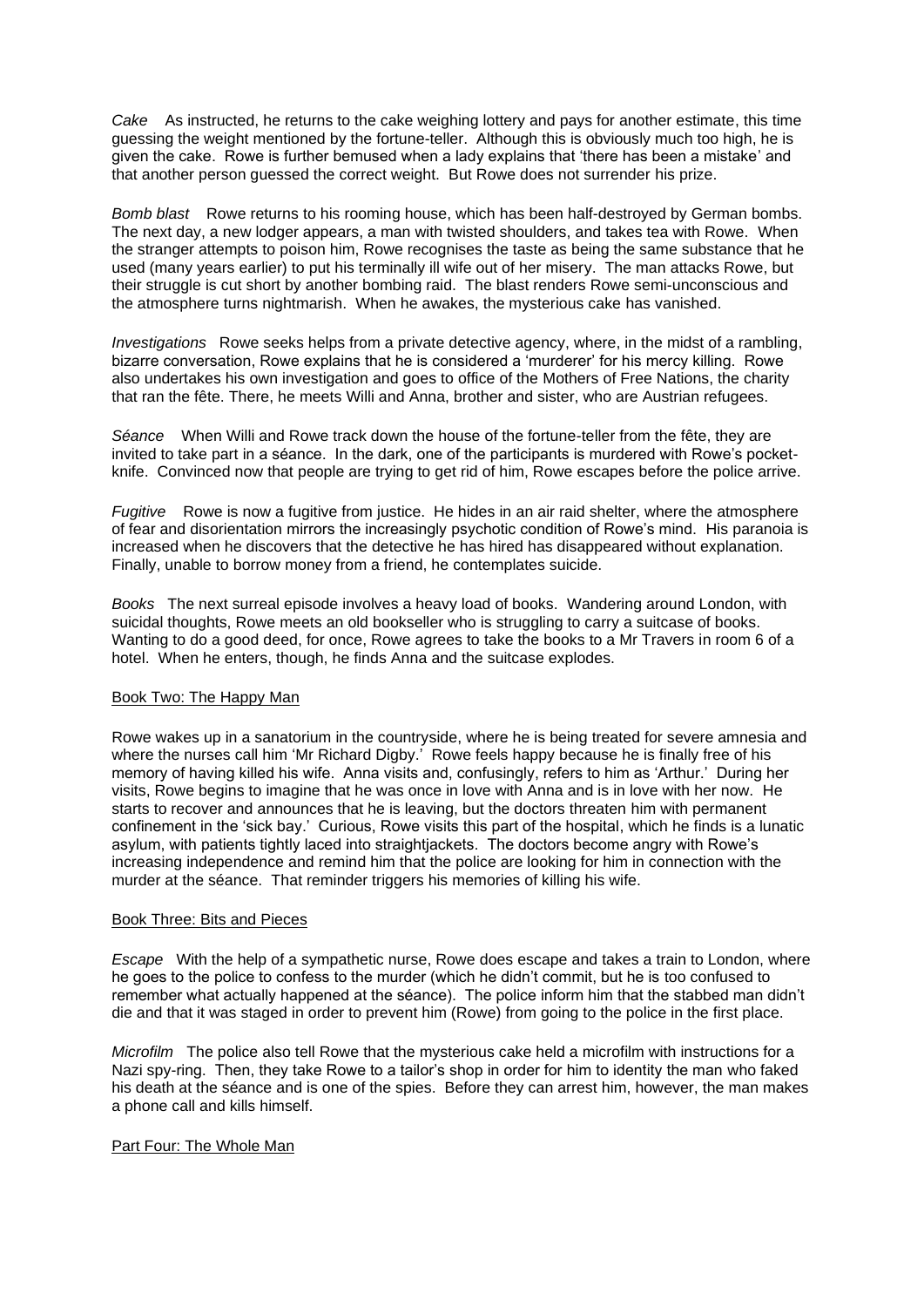Rowe works out the telephone number called by the dead spy and dials it himself. Anna answers and he hangs up without speaking. When he goes to her flat, it is revealed that Willi is the mastermind of the spy-ring. Willi runs away, but Rowe catches up with him at Paddington Station just as another air raid starts. Willi hands over the controversial microfilm and then, cruelly, reminds Rowe of his mercy killing before committing suicide. Rowe returns to Anna, who is part of the spy-ring but does not approve of her brother's methods. She wants Rowe to be happy, without his memories. The novel ends with them pledging their love to one another.

# **THEMES**

*Fear* The overriding theme of the novel, indicated by its title, is the power of fear. What makes the story so gripping, though, is that Greene depicts several interlocking types of fear. First, there is the sheer terror of war, more specifically of the London Blitz, that is, the German air raids that terrify Rowe and other residents of the capital. The novel is filled with descriptions of a ravaged city, of buildings flattened by bombs and of streets strewn with debris. Citizens huddle in underground stations, where the reverberations of the bombs drive some people almost to insanity. Greene gives us this description*: '*[T]here was a war on – you could tell that from the untidy gaps between the Bloomsbury houses – a flat fireplace half-way up a wall, like the painted fireplace in a cheap dolls' house, and lots of mirrors and green wall-papers, and from round a corner of the sunny afternoon the sound of glass being swept up like the lazy noise of the sea on a shingled beach*.'*

Beyond the material remains of war, though, it is the interior dimension of fear that the novel develops so brilliantly. Rowe is more afraid of his murderous past than of his dangerous present. This is the second kind of fear, a loathing of what he has done: Rowe poisoned his wife to relieve her pain from a terminal illness, and now he must live with that guilt. Paradoxically, he is only freed from that guiltfilled past when he loses his memory as the result of a bomb blast. Now, he is the 'happy man' of Part Two.

And, yet, there is a third kind of fear that continues to dog him to the very end. This is the 'ministry of fear,' a secret (German) organisation embedded in English society and dedicated to undermining Britain's war effort by frightening its population. One of the characters (known only as Johns) says, 'The Germans are wonderfully thorough […] Card-indexed all the so-called leaders, Socialites, diplomats, politicians, labour leaders, priests – and then presented the ultimatum. Everything forgiven and forgotten, or the Public Prosecutor. It wouldn't surprise me if they'd done the same thing over here [in London]. They formed, you know, a kind of Ministry of Fear – with the most efficient undersecretaries. It isn't only that they get a hold on certain people. It's the general atmosphere they spread, so you can't depend on a soul.' At one point, Greene comments that Rowe himself feels 'directed, controlled, moulded, by some agency with a surrealist imagination'. Bombed from above, haunted from within and manipulated from the outside, Rowe is a terrified man in a city pervaded by fear.

*Surrealism* Although Greene is not a surrealist writer, and although the surrealist movement had faded by the 1940s, *The Ministry of Fear* displays the psychic elements of surrealism as vividly as a Andrê Breton novel or a Juan Miro painting. The bombs that flatten buildings also appear to knock down the partitions inside Rowe's mind, disorienting him so that he (and the reader) have difficulty separating inside from out, past from present, image from reality. These dream-like states that inspired surrealist artists play a prominent role in Greene's novel. One chapter begins with this statement: 'There are dreams which belong only partly to the unconscious; these are the dreams we remember on waking so vividly that we deliberately continue them, and so fall asleep again and wake and sleep and the dream goes on without interruption, with a thread of logic that the pure dream doesn't possess.' Rowe often dreams about his past, where he confesses to his mother, talks to the Vicar and plays with other children. Waking from his amnesia, he thinks that Anna is his wife or lover, which is partly true and partly false. Indeed, the entire novel depicts a phantasmagoria, where predictability is fragile and mystery is normalised, where the real and the surreal merge, and where randomness rules. It might be described as a nightmare. Certainly, it is no coincidence that surrealism, which grew out of the horrors and confusion of the Great War, was reflected in Greene's novel of the Second World War.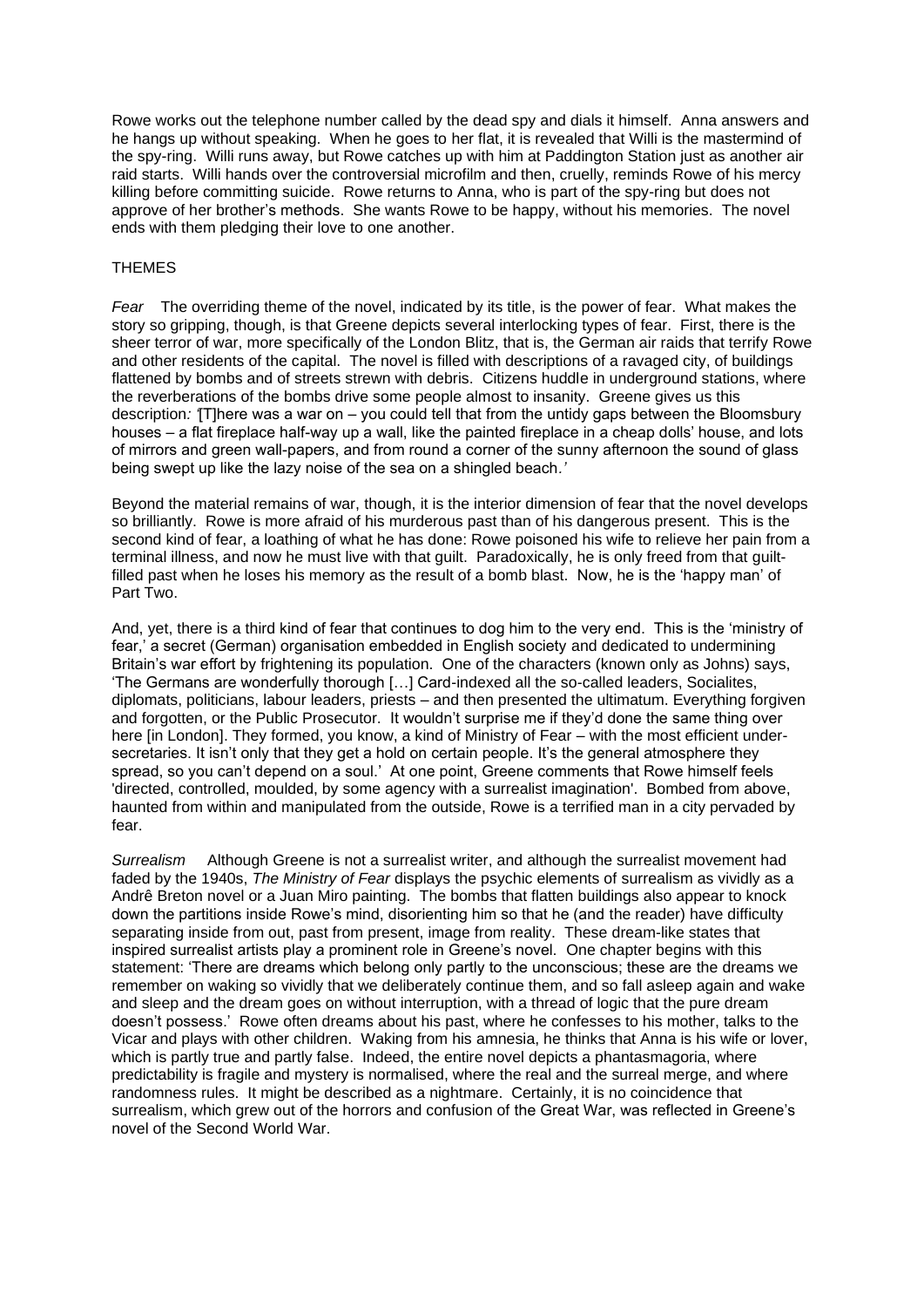## CHARACTER ANALYSIS

*Rowe* Arthur Rowe is a middle-aged man who poisoned his wife in order to end her suffering and suffers from guilt for the rest of his life. He also suffers from a predilection for pity, which can take on monstrous dimensions. From the very beginning, he is subject to hallucinations and various other states of mental instability. He is a kind and sensitive man, a victim of his own mistakes and of the times in which he lived.

*Nostalgic* Given the shattered state of Rowe's mind, it is no surprise that he frequently lives in the past. We discover this in the opening paragraph of the novel, when he wanders into a fête in warravaged London. 'There was something about a fête which drew Arthur Rowe irresistibly, bound him a helpless victim…he looked wistfully over the railings…the fête called him like innocence: it was entangled in childhood, the vicarage gardens and the girls in white summer frocks and the smell of herbaceous borders and security.' So far, so normal. Many people indulge in reminiscences of an imagined garden of a childhood Eden. But we should notice that Greene uses the word 'victim' here and that the word 'fête' is a homophone of 'fate.' These are hints of a darker past. A few pages later, we read that Rowe was 'filled with horror at the thought of what a child becomes, and what the dead must feel watching the change from innocence to guilt and powerless to stop it.'

*Haunted* The truth is that Rowe is haunted by his past, not the time of his youth but of his marriage, because he took the decision to kill his wife in order to spare her the continued suffering of her terminal illness. This terrible guilt pursues him throughout the novel, as relentlessly as the bombs and the spies who want to kill him. One particularly vivid revelation of his haunted condition occurs when Rowe is talking to the private detective whom he has hired. Rowe has just escaped from the police after a man was killed during a séance in which he participated. He says to the detective, 'I didn't do it. You must believe me. I don't make a habit of murder [he has already told the detective that he killed his wife].' Greene explains: 'He always bit on the word "murder" as you bite a sore spot on the tongue: he never used the world without self-accusation. The law had taken a merciful view; he himself took the merciless one. Perhaps if they had hanged him, he would have found excuses for himself between the trap-door and the bottom of the drop, but they had given him a lifetime to analyse his motives.' Although acquitted by a jury of the charge of homicide, Rowe must live with a longer, self-imposed guilty verdict.

*Pitying* Rowe is also assailed by a 'dangerous' sense of pity. This curious but convincing view of pity stems, of course, from the fact that Rowe killed his wife, and ruined his own life, because he pitied her suffering. That event is never directly described, but there are other moments when Rowe feels pity. One of the most explicit occurs when he and the police go to the mental asylum where Rowe was held after he suffered amnesia and from where he later escaped. Inside, Rowe sees that the 'ministry of fear' people have killed several patients in order to prevent them from divulging information to the police. Looking at the massacre, Rowe 'felt the awful stirring of pity that told him something had got to be done, that you couldn't let things stay as they were, with the innocent struggling in fear for breath and dying pointlessly. He said slowly, "I'd like…how I'd like…" and felt cruelty waking beside pity, its old and tired companion.' Pity is generally considered a humane reaction to suffering, but in the character of Rowe, we can see that it has a dangerous side, as well.

*Anna* Anna is a spy, and therefore deceptive, but she also has scruples, which prevent her from condoning the actions that her brother, Willi, uses to destroy the enemy, including Rowe. She is clever and beautiful and ends up becoming attracted to Rowe and falling in love with him.

*Deceitful* Anna is part of the spy-ring led by her brother, Willi. As such, she is practised in the arts of deception, which she skilfully displays during her first appearance. Rowe, suspicious about the cake and other incidents, goes to the offices of the Mothers of Free Nations. There, he meets Willi and Anna, who present themselves as refugees running a charity to support 'peace.' In fact, they are part of the 'ministry of fear', which has no scruples about murdering or otherwise doing away with Rowe or anyone else who stands in the way of its clandestine work. When Rowe says that he suspects foul play about the mysterious cake, Anna simply dismisses his fears as unfounded. Every time he raises another point, she finds a way to deflect it or explain it away. 'How do you know,' she asks, 'that it isn't just theft, drugs, things like that?' Greene comments: 'She was looking at him with what she pretended was sympathy, but that was impossible.'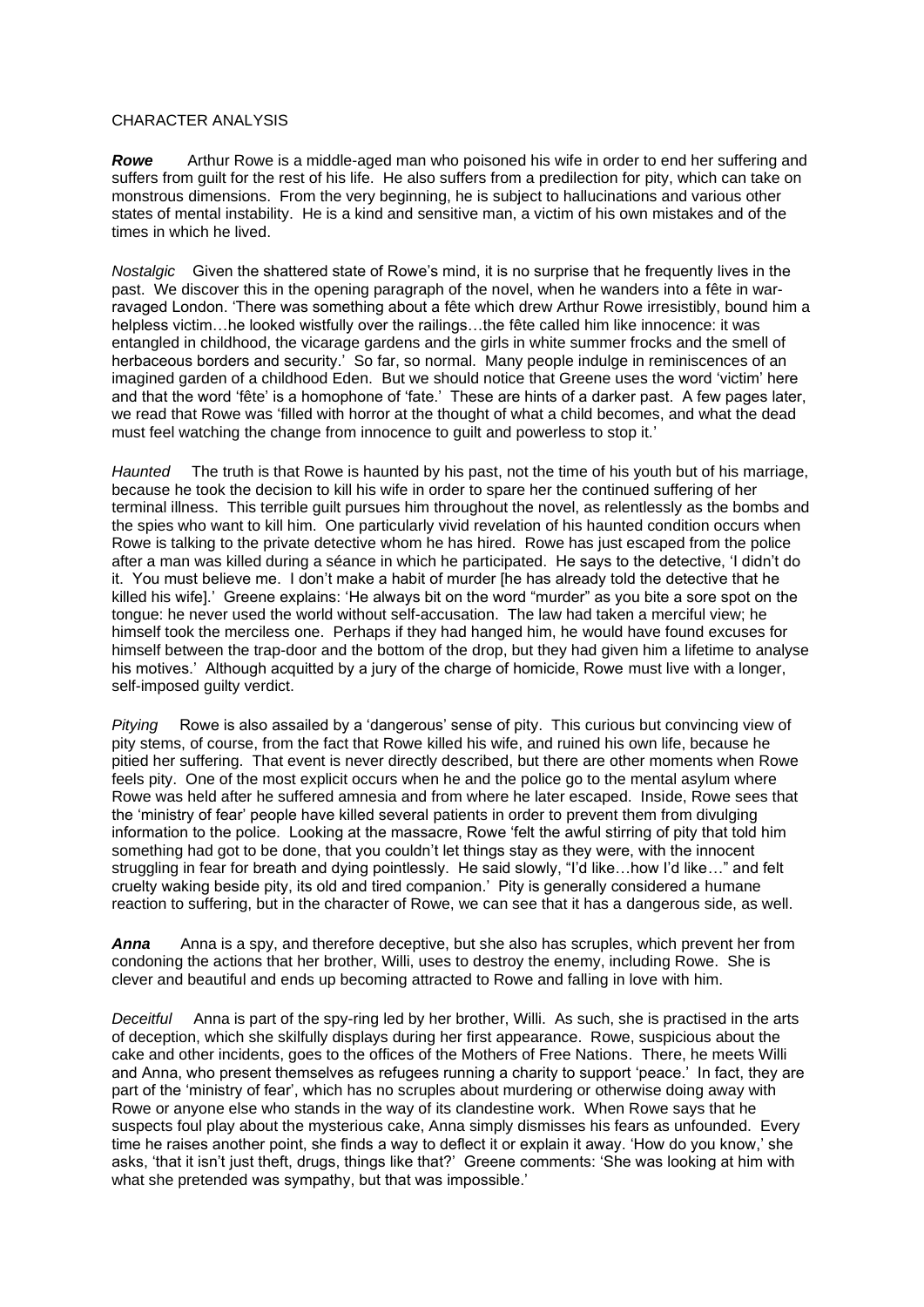*Sympathetic* A few chapters later, however, Anna does become sympathetic to Rowe's plight. After her brother sets Rowe up to take the rap for a murder (at the séance), Rowe is on the run, penniless and friendless. When he calls Anna and Willi's office, she answers the phone and is shocked to learn what her brother has done. Listening to him describe his perilous situation, she says gently, 'You are so helpless.' She then offers him valuable advice, telling him to avoid going to his bank and seeing anyone whom he thinks might be a friend. Anna, we learn, is part of the spy network, but she also has a conscience, especially when she finds an attractive man in need of help.

*Loving* Anna's sympathy evolves into a deeper emotional bond with Rowe as the novel progresses. This becomes clear when Anna visits Rowe in the mental asylum, where he has been taken after a bomb blast wipes out his memory. It is a tender scene. He believes that she is a woman whom he loved and still loves now. 'I must have loved you,' he says, 'because directly you came the other day, I felt relieved.' When he voices doubts that she loves him—'I'm so much older'—she reassures him that she does. She tells him that she loves him because she realises that he cares about other people, which is something that 'they don't do back home in Germany.' Rowe wants to leave the hospital, but Anna isn't sure. She wants him to be happy, to rest, until his memory comes back. She uses words like 'dear heart' and 'my dear' and places her lips on his in 'an adolescent kiss.'

*Protective* Loving Anna turns into Rowe's protector in the final dramatic scenes of the novel. Although Willi has been revealed as the mastermind of the spy organisation, he still has the valuable microfilm that had been concealed in the cake. Rowe goes to their flat to have it out with him and finds Anna is there, too. Anna is caught in a dilemma: she loves both Rowe and her brother and doesn't want either to be hurt. But in the end, she chooses to protect Rowe. She reveals her brother's hiding place in the flat and leads Rowe there. Then she negotiates with her brother and convinces him to hand over the microfilm in return for Rowe letting him escape. When it turns out that the microfilm Willi gives Anna is not the all-important negative but only a copy, Rowe decides that he must hunt Willi down. Now, Anna must choose again. And again, she decides to help Rowe by telling him where Willi has gone. Anna has undergone a journey from deceptive spy to sympathetic friend to loving companion.